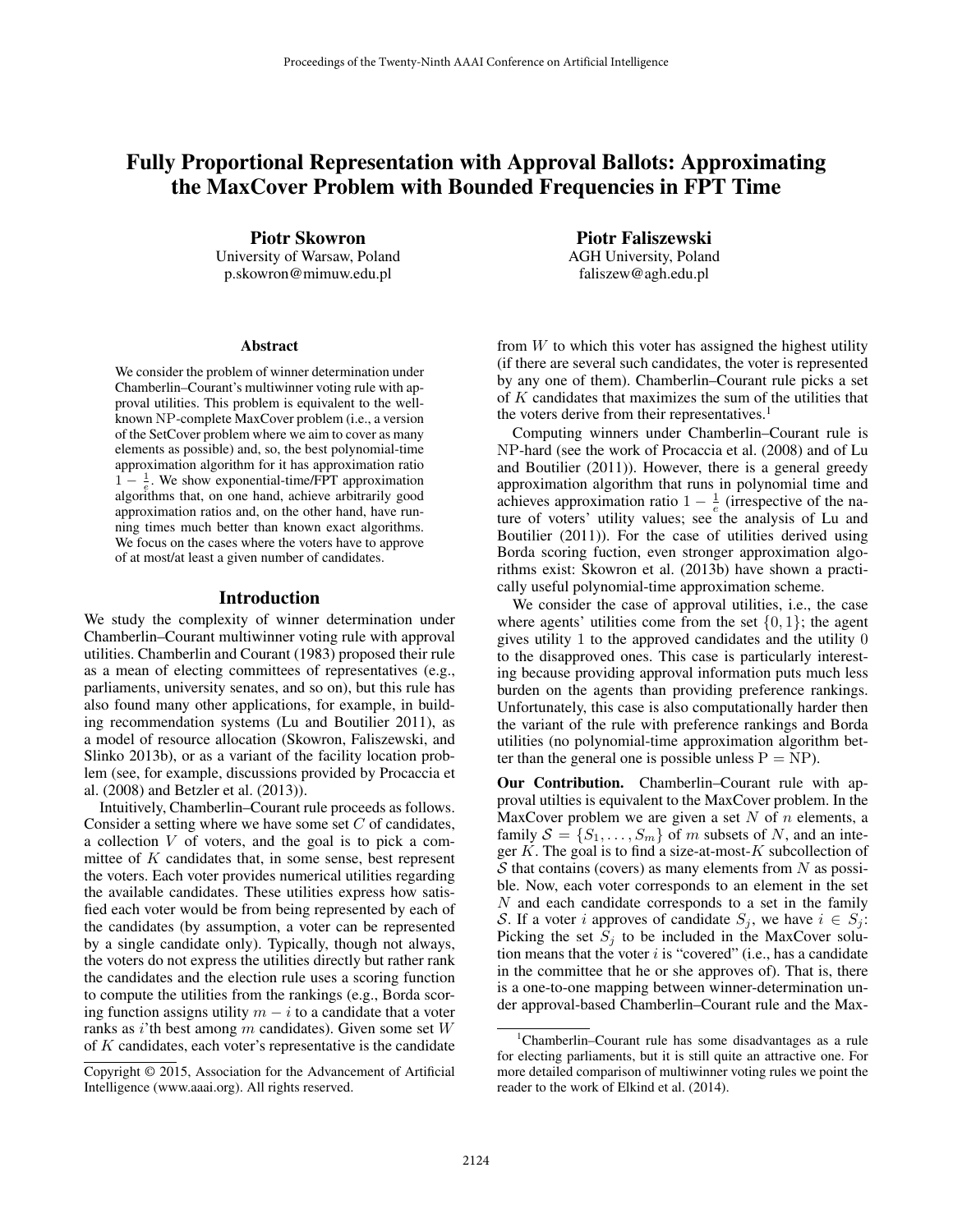Cover problem. In the technical part of the paper we focus on studying the more abstract MaxCover problem, but we explain our various assumptions in terms of the Chamberlin– Courant voting rule.

The standard greedy algorithm for MaxCover that iteratively picks sets that cover most yet-uncovered elements has approximation ratio  $1 - \frac{1}{\epsilon}$  and this is optimal unless P = NP (see, e.g., the textbook (Hochbaum 1996) for the algorithm and the work of Feige (1998) for the approximation lower bound). Thus in our work we focus on exponential-time algorithms that, on one hand, achieve arbitrarily good approximation ratios (i.e., are *approximation schemes*) and, on the other hand, have running times significantly better than the known exact algorithms (indeed, we are often interested in fixed-parameter tractable (FPT) approximation schemes, parameterized by the number of sets allowed in the solution)

We consider three variants of the MaxCover problem, depending on the restrictions regarding elements' frequencies (an element frequency is the number of sets it belongs to):

- Upper-bounded frequencies. In this variant we assume that there is some constant  $p$  such that each element appears in at most  $p$  sets. This variant corresponds to winner determination under Chamberlin–Courant rule where each agent approves of at most  $p$  candidates (this is quite a natural restriction; often the voters have energy to express approvals for a small set of candidates only and sometimes such upper bounds are even put forward by election rules). For this case we show FPT approximation schemes (deterministic and randomized).
- Lower-bounded frequencies. In this variant we require that there is some constant  $p$  such that each element belongs to at least  $p$  sets. This corresponds to a setting where each voter is required to approve of at least p candidates. For this case we show an improved analysis of the standard, polynomial-time, greedy algorithm.
- Unrestricted case. In this variant we put no restrictions on the MaxCover inputs. While we were unable to find FPT approximation schemes in this case (randomized or not), using an approach introduced by Cygan et al. (2009) and Croce and Paschos (2012), we show exponential-time approximation schemes that seamlessly exchange running time for the quality of the approximation.

We omit some of our proofs due to space constraints. All missing proofs are available in the full version of the paper (Skowron and Faliszewski 2013).

Related Work. Winner-determination under Chamberlin– Courant rule received quite a lot of attention in recent years. Its worst-case complexity was studied by Procaccia at al. (2008) (for the case of approval utilities) and by Lu and Boutilier (2011) (for the case of Borda utilities). Lu and Boutilier have also shown the greedy polynomial-time  $(1 - \frac{1}{\epsilon})$ -approximation algorithm for the rule. Skowron et al. (2013b; 2013a) have shown a polynomial-time approximation scheme for the case of Borda utilities and evaluated it empirically. Other authors have studied the parameterized complexity of the rule and its complexity in restricted domains (Betzler, Slinko, and Uhlmann 2013; Yu, Chan, and Elkind 2013; Skowron et al. 2013), as well as in online settings (Oren and Lucier 2014).

Chamberlin–Courant rule is, by far, not the only natural way of selecting committees based on approval information. Various such rules are reviewed by Kilgour (2010) and are studied algorithmically, e.g., by LeGrant et al. (2007), Caragiannis et al. (2010), and Aziz et al. (2014). Naturally, there are also many other multiwinner voting rules.

On the technical side, our work provides parameterized complexity analysis of the MaxCover problem. This problem received relatively little attention in the literature, though recently, and independently, Bonnet et al. (2013) also studied its complexity. Their work is similar in spirit to ours, but the only true overlap between the papers is Theorem 2.

On the other hand, researchers often consider MaxVertex-Cover, a much-restricted variant of MaxCover in which we are given a graph  $G = (V, E)$  and an integer K, and we ask for at most  $K$  vertices that jointly cover as many edges as possible (i.e., it is a "Max" variant of the standard Vertex-Cover problem). We stress that MaxVertexCover is considerably simpler even than MaxCover with frequencies bounded by two. Currently the best polynomial-time approximation algorithm for MaxVertexCover, due to Ageev and Sviridenko (1999), has approximation ratio of  $\frac{3}{4}$ . Parameterized complexity of MaxVertexCover was first studied by Guo et al. (2007). The problem was also studied by Cai (2008), who gave the currently best exact algorithm for it, and by Marx, who gave an FPT approximation scheme (2008); interestingly, our more general algorithm is faster than that of Marx (see the discussion after Theorem 1).

Leaving the realm of FPT running time, Croce and Paschos (2012) provide an exponential-time approximation strategy for MaxVertexCover, based on combining exact (exponential-time) algorithms with (polynomial-time) approximation ones. We use a similar idea (also based on the work of Cygan et. al (2009)) for the case of unrestricted MaxCover problem and compare it to their approach.

#### Preliminaries

In the introduction we have presented a natural one-to-one correspondence between the Chamberlin–Courant rule and the MaxCover problem. We focus on the MaxCover problem as this way our results are useful both to people interested in multiwinner voting and to those interested in the abstract MaxCover problem only. We assume familiarity with standard notions regarding algorithms and (parameterized) complexity theory, but we provide a brief review. For each positive integer *n*, we write [*n*] to mean  $\{1, \ldots, n\}$ .

Let  $P$  be an algorithmic problem where, given some instance  $I$ , the goal is to find a solution  $s$  that maximizes a certain function  $f$ . Given an instance  $I$  of  $P$ , we refer to the value  $f(s)$  of an optimal solution s as  $\text{OPT}(I)$  (or simply as OPT if the instance  $I$  is clear from the context). Let  $\beta$ ,  $0 < \beta \leq 1$ , be some fixed constant. An algorithm A that given instance I returns a solution s' such that  $f(s') \geq \beta \overline{\text{OPT}(I)}$  is called a  $\beta$ -approximation algorithm for  $P$ . Analogously, we define  $\text{OPT}(I)$  and the notion of a  $γ$ -approximation algorithm,  $γ > 1$ , for the case of a problem  $\mathcal{P}'$ , where the task is to find a solution that minimizes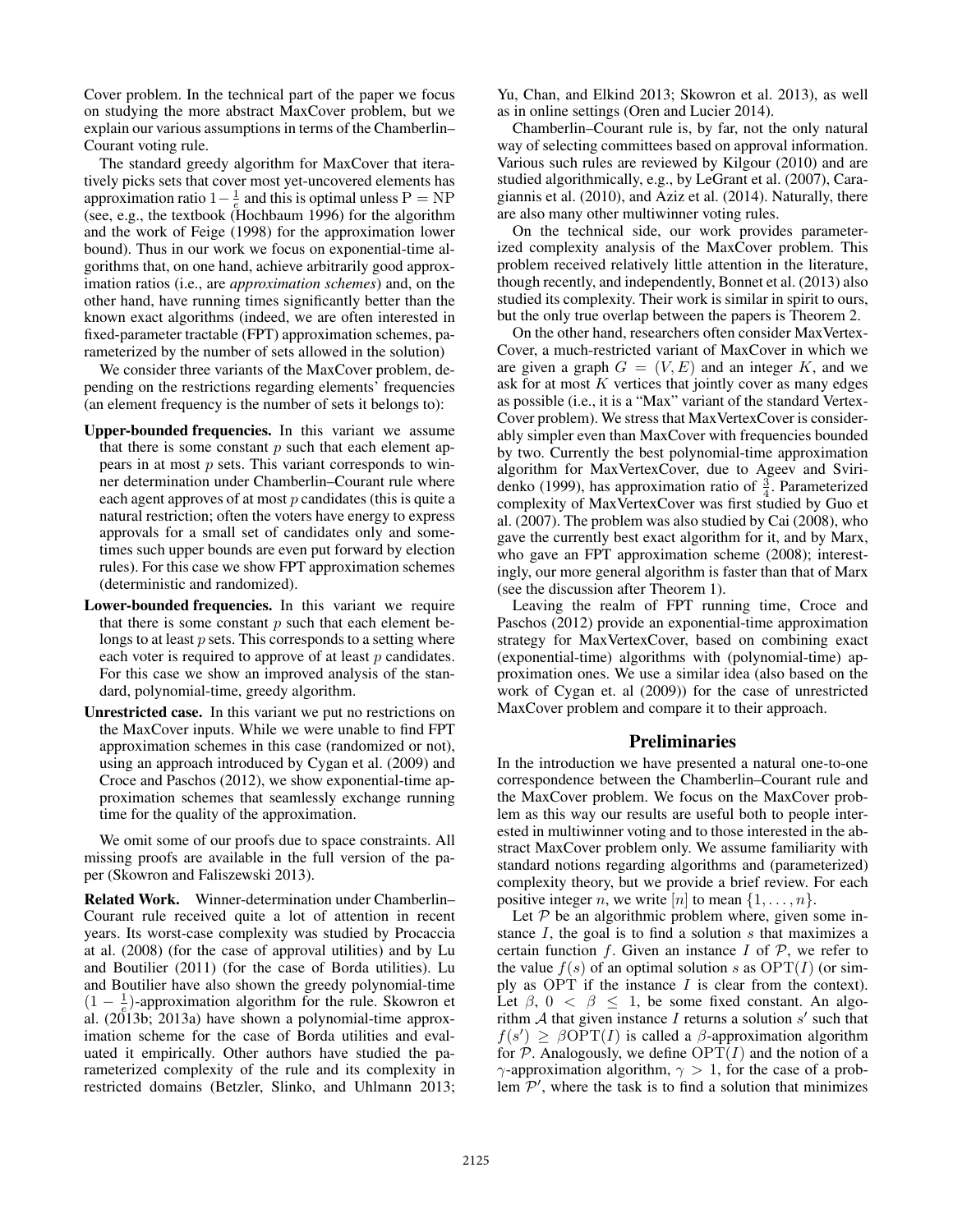a given goal function  $q$ . Given instance  $I$  of some algorithmic problem, we write  $|I|$  to denote the length of the standard, efficient encoding of  $I$ . In this paper we focus on the following two problems (the former directly models winnerdetermination under Chamberlin–Courant rule, whereas the latter models a variant of the rule where we measure voter's dissatisfaction; the number of voters that are not represented by someone they approve of).

**Definition 1.** An instance  $I = (N, S, K)$  of the MaxCover *problem consists of a set* N *of n elements, a collection*  $S =$  $\{S_1, \ldots, S_m\}$  of m subsets of N, and nonnegative integer K*. The goal is to find a subcollection* C *of* S *of size at most* K that maximizes  $\|\bigcup_{S\in\mathcal{C}}S\|.$ 

Definition 2. *The MinNonCovered problem is defined in the same way as the MaxCover problem, but the goal is to find* a subcollection  $\mathcal C$  such that  $\|N\|-\|\bigcup_{S\in\mathcal C}S\|$  is minimal.

In the decision variant of MaxCover (of MinNonCovered) we are additionally given an integer  $T$  (an integer  $T'$ ) and we ask if there is a collection of up to  $K$  sets from  $S$  that cover at least  $T$  elements (that leave at most  $T'$  elements uncovered). MaxVertexCover is a variant of MaxCover where we are given a graph  $G = (V, E)$ , the edges are the elements to be covered, and vertices define the sets that cover them (a vertex covers all the incident edges). SetCover and VertexCover are special cases of the decision variants of Max-Cover and MaxVertexCover, where we have to cover all the elements (all the edges).

MaxCover and MinNonCovered are quite different in terms of approximation. E.g., if there is a solution that covers all the elements, then a  $\beta$ -approximation algorithm for Max-Cover can cover a  $\beta$  fraction of them, but a  $\gamma$ -approximation algorithm for MinNonCovered has to cover them all.

Given an instance I of MaxCover (MinNonCovered), we say that an element  $e$  has frequency  $t$  if it appears in exactly  $t$ sets. We mostly focus on the variants of MaxCover and Min-NonCovered where there is a given constant  $p$  such that each element's frequency is at most  $p$ . We refer to these problems as variants with upper-bounded frequencies. (It is tempting to think that MaxCover with frequencies equal to two is simply MaxVertexCover, but in fact it is a considerably richer problem. In the former, two sets can share many elements, while in the latter two vertices may be connected by at most one edge. Thus, MaxCover with frequencies equal to two is closer in spirit to MaxVertexCover on multigraphs.)

Our focus is on (approximation) algorithms that run in FPT time (see the books of Downey and Fellows (1999), Niedermeier (2006), and Flum and Grohe (2006) for details on parameterized complexity theory). Given an instance I of a problem—whose part, say  $k$ , is declared as a parameteran FPT algorithm is required to run in time  $f(k)$ poly $(|I|)$ , where f is some computable function and  $poly(\cdot)$  is some polynomial. (For our problems, unless said otherwise, we always take  $K$ , the size of the solution, to be the parameter.) There is also a whole hierarchy of hardness classes, FPT  $\subseteq W[1] \subseteq W[2] \subseteq \cdots \subseteq W[P] \subseteq \cdots$ . Since our focus is on algorithmic results, we omit the standard (quite involved) definitions of these classes and instead point the reader to the textbook of Niedermeier (2006). Interestingly,

VertexCover is well-known to be in FPT, but the decision variant of MaxVertexCover is W[1]-complete (Guo, Niedermeier, and Wernicke 2007).

## Worst-Case Complexity Results

To justify seeking FPT approximation algorithms, we first investigate parametrized complexity of the MaxCover problem. For upper-bounded frequencies it is W[1]-hard (because MaxVertexCover is (Guo, Niedermeier, and Wernicke  $2007$ ) and we show that it, indeed, is W[1]-complete. For lower-bounded frequencies it is  $W[2]$ -hard and in  $W[P]$ .

Theorem 1. *(1) For each constant* p *greater than* 2*, the MaxCover problem with frequencies upper-bounded by* p *is* W[1]*-complete (when parameterized by the number of sets in the solution).* (2) For each constant  $p$ ,  $p > 1$ , MaxCover *where each element belongs to at least* p *sets is* W[2]*-hard and belongs to* W[P] *(when parameterized by the number of sets in the solution)*

For parameter  $T$ , the number of elements that we should cover, Bläser gave an FPT algorithm (2003) for MaxCover. On the other hand, for parameter  $T' = n - T$ , i.e., the number of elements we can leave uncovered (this means considering the MinNonCovered problem), we show that the problem is para-NP-complete (i.e., it is NP-complete even for a constant value of the parameter), but becomes  $W[2]$ complete for the joint parameter  $(K, T')$ .

Theorem 2. *(1) The MaxCover problem is para-*NP*complete when parameterized by the number* T <sup>0</sup> *of elements that can be left uncovered. This holds even if each element's frequency is upper-bounded by some constant*  $p$ ,  $p \geq 2$ . (2) *MaxCover is* W[2]*-complete when parameterized by both the number* K *of sets that can be used in the solution and the number* T <sup>0</sup> *of elements that can be left uncovered.*

# Algorithms for the Bounded Frequencies Cases

This section presents our core results, i.e., approximation algorithms for MaxCover/MinNonCovered with bounded frequencies.

The MaxCover Problem with Upper Bounded Frequencies. Our FPT approximation scheme for MaxCover with upper-bounded frequencies works as follows. Given an instance  $I = (N, S, K)$ —with frequencies bounded by some constant p—and a required approximation ratio  $\beta$ , the algorithm restricts itself to a number of sets from  $S$  with highest cardinalities, tries all K-element subcollections of these sets, and returns the best one (the size of the restriction depends only on  $K$ ,  $p$ , and  $\beta$ ; see Algorithm 1).

Below, we show that this algorithm indeed achieves a required approximation ratio, then we show that our analysis is tight up to the constant factor of  $\frac{3}{4}$ , and then we compare our algorithm to the FPT approximation scheme for MaxVertex-Cover of Marx (2008).

Algorithm 1. Let  $(N, \mathcal{S}, K)$  be the input MaxCover in*stance. Let A be the set of*  $\lceil \frac{2pK}{(1-\beta)} + K \rceil$  *sets from S with highest cardinalities. Return a* K*-element subset of* A *that covers most elements.*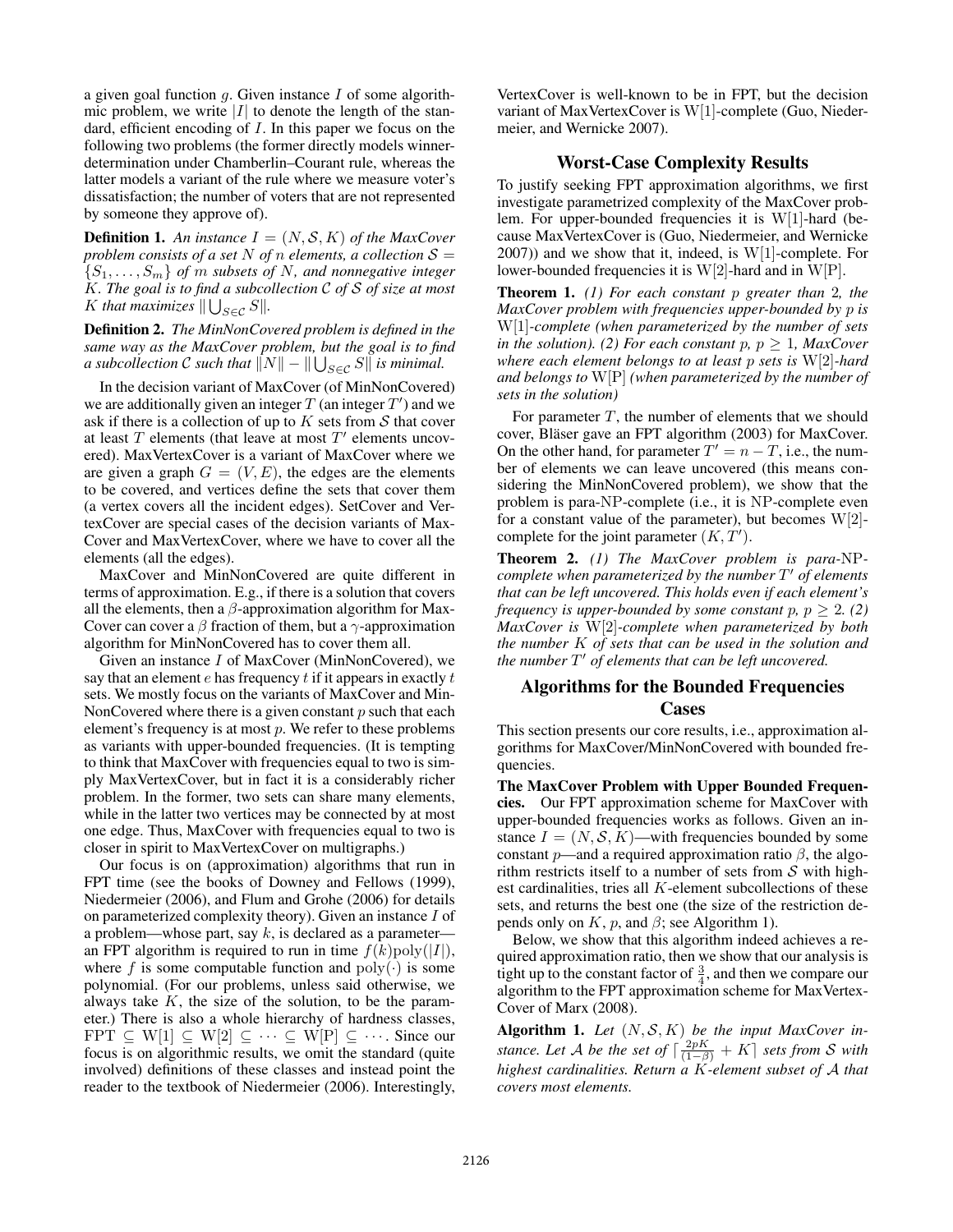**Theorem 3.** *For each instance*  $I = (N, S, K)$  *of MaxCover where each element from* N *appears in at most* p *sets in* S*, Algorithm 1 outputs a* β*-approximate solution in time*  $\mathrm{poly}(n,m) \cdot \binom{\frac{2pK}{(1-\beta)}+K}{K}.$ 

*Proof.* Establishing the running time is immediate and so we focus on showing the approximation ratio. Consider an input instance  $I$ . Let  $C$  be the solution returned by Algorithm 1 and let  $C^*$  be some optimal solution. Let c be an arbitrary function such that for each element e such that  $\exists_{S \in \mathcal{C}^*} : e \in S$ ,  $c(e)$  is some  $S \in \mathcal{C}^*$  such that  $e \in S$ . We refer to c as the *coverage function*. Intuitively, the coverage function assigns to each element covered under  $C^*$  (by, possibly, many different sets) a set "responsible" for covering it. We say that  $S$ covers e if and only if  $c(e) = S$ . Let OPT be the number of elements covered by  $\mathcal{C}^*$ .

We will show that  $\mathcal C$  covers at least  $\beta$ OPT elements. Naturally, the reason why  $C$  might cover fewer elements than  $\mathcal{C}^*$  is that some sets from  $\mathcal{C}^*$  may not be present in A, the set of the subsets considered by the algorithm. We will show an iterative procedure that starts with  $\mathcal{C}^*$  and, step by step, replaces those members of  $C^*$  that are not present in  $\mathcal A$  with the sets from  $A$ . The idea of the proof is to show that each such replacement decreases the number of covered element by at most a small amount.

Let  $\ell = ||\mathcal{C}^* \setminus \mathcal{A}||$ . Our procedure will replace the  $\ell$ sets from  $C^*$  that do not appear in A with  $\ell$  sets from A. We renumber the sets so that  $C^* \setminus A = \{S_1, \ldots, S_\ell\}$ . We will replace the sets  $\{S_1, \ldots, S_\ell\}$  with sets  $\{S'_1, \ldots, S'_\ell\}$ defined through the following algorithm. Assume that we have already computed sets  $S'_1, \ldots, S'_{i-1}$  (thus for  $i = 1$ ) we have not yet computed anything). We take  $S_i'$  to be a set from  $\mathcal{A} \setminus (\mathcal{C}^* \cup \{S'_1, \ldots, S'_{i-1}\})$  such that the set  $(C^* \setminus \{S_1, \ldots, S_i\}) \cup \{S_1^i, \ldots, S_i^i\}$  covers as many elements as possible. During the *i*'th step of this algorithm, after we replace  $S_i$  with  $S_i'$  in the set  $(\mathcal{C}^* \setminus \{S_1, \ldots, S_{i-1}\}) \cup$  $\{S'_1, \ldots, S'_{i-1}\}$ , we modify the coverage function as follows: (1) for each element e such that  $c(e) = S_i$ , we set  $c(e)$  to be undefined; (2) for each element  $e \in S'_i$ , if  $c(e)$  is undefined then we set  $c(e) = S'_i$ .

After replacing  $S_i$  with  $S'_i$ , it may be the case that fewer elements are covered by the resulting collection of sets. Let  $x_i$  denote the difference between the number of elements covered by  $(C^* \setminus \{S_1, \ldots, S_i\}) \cup \{S'_1, \ldots, S'_i\}$  and by  $(C^* \setminus \{S_1, \ldots, S_{i-1}\}) \cup \{S'_1, \ldots, S'_{i-1}\}$  (or 0, if by a fortunate coincidence there are more elements covered after replacing  $S_i$  with  $S'_i$ ). By the construction of the set A and the fact that  $S_i \notin A$ , each set from A contains more elements than  $S_i$ . We infer that every set from  $\mathcal{A} \setminus (\mathcal{C}^* \cup \{S'_1, \ldots, S'_{i-1}\})$  must contain at least  $x_i$  elements covered by  $(C^* \setminus \{S_1, \ldots, S_{i-1}\}) \cup \{S'_1, \ldots, S'_{i-1}\}.$ <br>Indeed, if some set  $S' \in \mathcal{A} \setminus (C^* \cup \{S'_1, \ldots, S'_{i-1}\})$  contained fewer than  $x_i$  elements covered by  $(C^* \setminus \{S_1, \ldots, S_{i-1}\}) \cup$  $\{S'_1, \ldots, S'_{i-1}\}\$ , S' would have to cover at least  $||S'|| (x_i - 1) \ge ||S_i|| - (x_i - 1)$  elements uncovered by  $(C^*)$  $\{S_1, \ldots, S_{i-1}\}\cup \{S'_1, \ldots, S'_{i-1}\}\)$ . But this would mean that after replacing  $S_i$  with  $S'$ , the difference between the number of covered elements would be at most  $(x_i - 1)$ .

Let  $\mathcal{C}_2^*$  denote the set obtained after the above-described  $\ell$ iterations. Since, for each i, the set  $(C^* \setminus \{S_1, \ldots, S_{i-1}\}) \cup$  $\{S'_1, \ldots, S'_{i-1}\}\$ is a subset of  $C^* \cup C_2^*$ , we know that, for each i, each set from  $\mathcal{A} \setminus (\mathcal{C}^* \cup \{S'_1, \ldots, S'_\ell\})$  (there is  $||\mathcal{A}||$  –  $K$  such sets) must contain at least  $x_i$  elements covered by  $C^* \cup C_2^*$  (there is at most 2OPT such elements). Since each element is contained in at most  $p$  sets, we infer that for each  $i, x_i(\|\mathcal{A}\| - K) \le 2\text{OPT}p$  and, as a consequence,  $x_i \le$ <br>  $\frac{2\text{OPT}p}{\|\mathcal{A}\| - K} = \frac{2\text{OPT}p(1-\beta)}{2pK}$ . Since  $\ell \le K$ , we conclude that  $\sum_{i=1}^{\ell} x_i \le 2\text{OPT}pK\frac{(1-\beta)}{2pK} = (1-\beta)\text{OPT}$ . That is, after replacing the sets from  $\vec{C}^*$  that do not appear in A with sets from A, at most  $(1 - \beta)$ OPT elements fewer are covered. This means that there are  $K$  sets in  $A$  that together cover at least  $\beta$ OPT elements. Since the algorithm tries all size-K subsets of A, it finds a solution that covers at least  $\beta$ OPT elements. elements.

**Proposition 4.** *There is a family*  $\mathcal I$  *of pairs*  $(I, \beta)$  *where*  $I$ *is an instance of MaxCover with bounded frequencies and* β *is a real number,*  $0 < \beta < 1$ *, such that for each*  $(I, \beta) \in \mathcal{I}$ *, if we use Algorithm 1 to find a* β*-approximate solution for* I*, it outputs an at-most*  $\left( (\frac{3}{4} + \frac{1}{4}\beta) \widehat{OPT}(I) \right)$ *-approximate one.* 

Let us now restrict the setting to the MaxVertexCover problem and compare our algorithm to that of Marx (2008), which works as follows: If the input graph contains a vertex with a large enough degree then the algorithm outputs  $K$ highest-degree vertices; otherwise it solves the problem exactly in FPT time. To achieve approximation ratio  $\beta$ , Marx's algorithm needs time at least  $\Omega((\frac{k^3}{1-1}))$  $\frac{k^3}{1-\beta}$ ) $\frac{k^3}{1-\beta}$ ) and our algorithm needs  $\text{poly}(n, m) \cdot \binom{\frac{2pK}{(1-\beta)}+K}{K}$  time. That is, our algorithm is faster and more general (Marx's approach does not generalize; we postpone the exact discussion why this is so until the full version of the paper). On the other hand, the exact part of Marx's algorithm is interesting in its own right. The MaxCover Problem with Lower-Bounded Frequencies. For MaxCover with lower-bounded frequencies, the

standard algorithm (to which we refer as "the greedy algorithm") which in each iteration greedily extends the solution with a set that contains the most yet-uncovered elements, can achieve a better approximation ratio than in the unrestricted case (and our analysis is tight).

Theorem 5. *The greedy algorithm is a polynomial-time* (1−  $e^{-\max(\frac{pK}{m},1)})$ -approximation algorithm for the MaxCover *problem with frequency lower bounded by* p*, on instances with* m *elements where we can pick up to* K *sets.*

**Proposition 6.** *For each rational*  $\alpha$ ,  $\alpha > 1$ *, there is an instance* I(α) *of MaxCover (with* m *sets, element frequency lower-bounded by p, K sets to use, and*  $\frac{pK}{m} = \alpha$ *) such that on input* I(α)*, The greedy algorithm achieves approximation ratio no better than*  $(1 - e^{-\frac{pK}{m}})$ *.* 

Theorem 5 has interesting implications. For each  $\alpha$ , 0 <  $\alpha$  < 1, let  $\alpha$ -MaxCover be a variant of MaxCover where for each instance the ratio  $\frac{p}{m}$  is at least  $\alpha$ . This problems arises, e.g., if we use approval-based variant of the Chamberlin-Courant rule with a requirement that each voter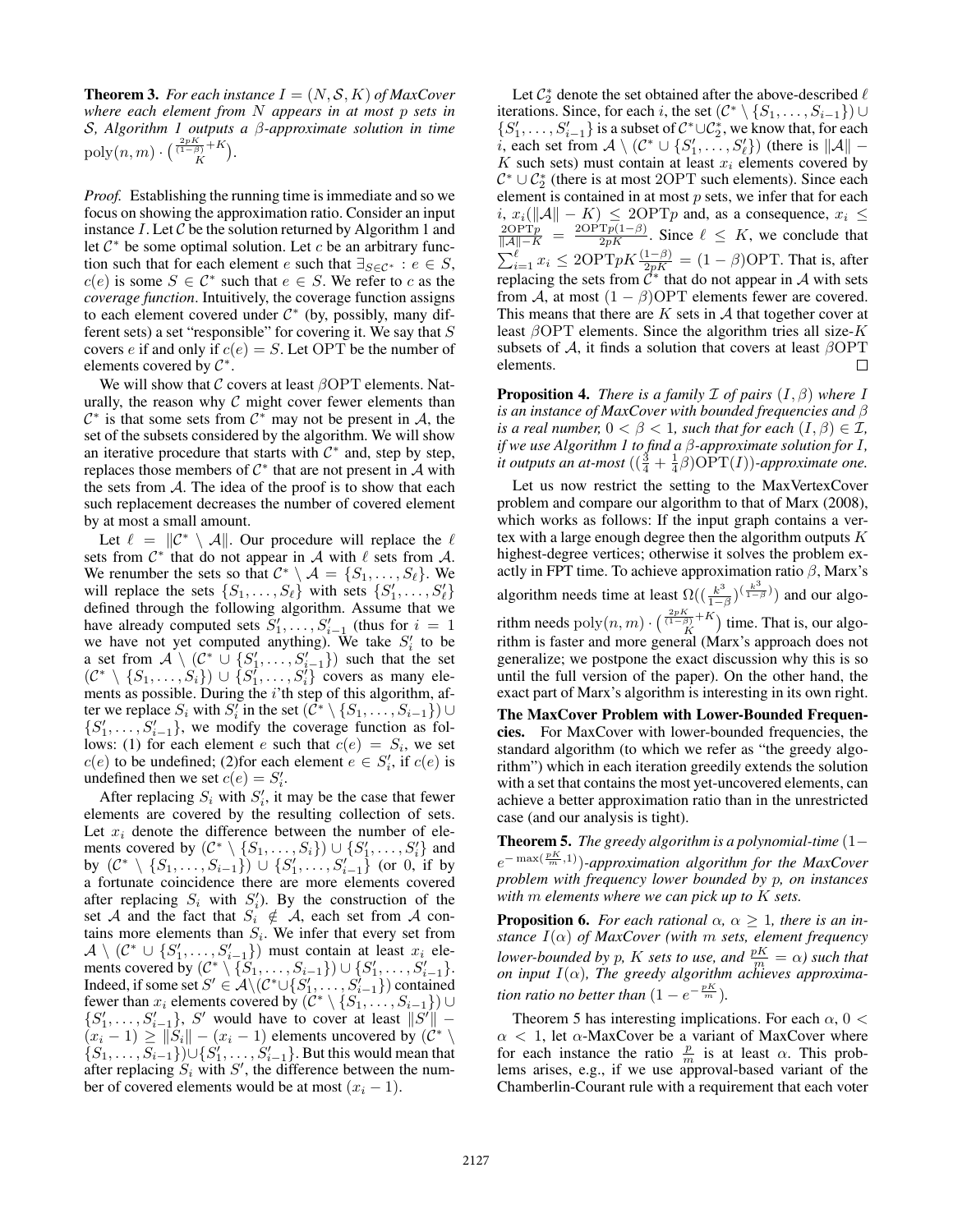|                  |  | Algorithm 2: For MinNonCovered with frequency upper- |  |  |
|------------------|--|------------------------------------------------------|--|--|
| bounded by $p$ . |  |                                                      |  |  |

Parameters:  $(N, \mathcal{S}, K)$  — input MinNonCovered instance  $p$  — bound on the number of sets each element can belong to  $\beta$  — the required approximation ratio of the algorithm  $\epsilon$  — the allowed probability of achieving worse than  $\beta$ approximation ratio Search(s*,* partial): if  $s = 0$  then return *partial* ;  $e \leftarrow$  randomly select element not-yet covered by *partial*;  $\emph{best} \leftarrow \{\};$ **foreach**  $S \in \mathcal{S}$  *such that*  $e \in S$  **do**  $sol \leftarrow$  Search ( $(s - 1)$ *, partial*  $\cup \{S\}$ ); if sol is better than best then best  $\leftarrow$  sol; return best; Main(): run Search(K, {}) for  $\lceil -\ln \epsilon /(\frac{\beta-1}{\beta})^K \rceil$  times; return the best solution;

must approve at least some constant fraction of the candidates (e.g., 10%). There exists a polynomial-time approximation scheme (PTAS) for this version of the problem.

**Theorem 7.** *For each*  $\alpha$ ,  $0 < \alpha \leq 1$ , *there is a PTAS for* α*-MaxCover.*

The exact complexity of  $\alpha$ -MaxCover is quite interesting. Using the greedy algorithm, we can show that it belongs to the second level of Kintala and Fisher's β-hierarchy of limited nondeterminism (1980). (A problem belongs to the class  $\beta^2$  if it can be solved using at most  $O(\log^2 n)$  nondeterministic bits, where  $n$  is the size of the input.) In effect, it is unlikely that  $\alpha$ -MaxCover is NP-complete.

**Theorem 8.** *For each*  $\alpha$ ,  $0 < \alpha < 1$ ,  $\alpha$ -MaxCover is in  $\beta^2$ .

The MinNonCovered Problem with Upper-Bounded Frequencies. Algorithm 2 is a randomized FPT approximation scheme for the task of minimizing the number of uncovered elements (for the case of upper-bounded frequencies). It works as follows: It picks a random uncovered element  $e$  and for each of the sets  $S$  that contain  $e$ , it tries to recursively build a solution that includes S. Since we assume a constant bound on elements' frequencies, this algorithm works in FPT time. Further, if it is possible to cover all the elements, the algorithm finds such a solution (irrespective of the random choices). If not all elements can be covered, it still finds a good solution with high probability.

Theorem 9. *Algorithm 2 outputs a* β*-approximate solution for the MinNonCovered problem with probability* (1 −  $\epsilon$ ). The time complexity of the algorithm is  $poly(n, m)$ .  $\lceil -\ln \epsilon / (\frac{\beta-1}{\beta})^K \rceil \cdot p^K.$ 

*Proof.* Let  $I = (N, S, K)$  be out input instance of MinNon-Covered and fix some  $\beta$ ,  $\beta > 1$ , and  $\epsilon$ ,  $0 < \epsilon < 1$ . Each element from N appears in at most  $p$  sets from  $S$ .

By  $p_s$  we denote the probability that a single invocation of the function Search (from the Main function) returns a  $\beta$ -approximate solution. We will first show that  $p_s$  is at least  $(\frac{\beta-1}{\beta})^K$ , and then we will use the standard argument that if

we make  $\lceil \frac{-\ln \epsilon}{p_s} \rceil$  calls to Search, then the best output is a β-approximate solution with probability  $(1 - \epsilon)$ .

Let  $\mathcal{C}^*$  be some optimal solution for I, let  $N^* \subseteq N$  be the set of elements covered by  $\mathcal{C}^*$ , and let  $U^* = N \setminus N^*$ be the set of the remaining, uncovered elements. Consider a single call to Search from the "for" loop within the function Main. Let  $Ev$  denote the event that during such a call, at the beginning of each recursive call, at least a  $\frac{\beta - 1}{\beta}$  fraction of the elements not covered by the constructed solution (i.e., the solution denoted partial in the algorithm) belongs to  $N^*$ . Note that if the complementary event, denoted  $\overline{Ev}$ , occurs, then Search definitely returns a  $\beta$ -approximate solution. Why is this the case? Consider some tree of recursive invocations of Search, and some invocation of Search within this tree. Let  $X$  be the number of elements not covered by partial at the beginning of this invocation. If at most  $\frac{\beta-1}{\beta}X$  of the not-covered elements belong to  $N^*$ , then—of course—the remaining at least  $\frac{1}{\beta}X$  of them belong to  $U^*$ . In other words, then we have  $\frac{1}{\beta}X \leq ||U^*||$  and, equivalently,  $X \leq \beta ||U^*||$ . This means that *partial* already is a  $\beta$ -approximate solution, and so the solution returned by the current invocation of Search will be  $\beta$ -approximate as well. (Naturally, the same applies to the solution returned at the root of the recursion tree.)

Now, consider the following random process  $P$ . (Intuitively,  $P$  models a particular branch of the Search recursion tree.) We start from the set  $N'$  of all the elements,  $N' = N$ , and in each of the next K steps we execute the following procedure: We randomly select an element  $e$  from N' and if e belongs to  $N^*$ , we remove from N' all the elements covered by the first<sup>2</sup> set from  $C^*$  that covers e. Let  $p_{\text{opt}}$  be the probability that a call to Search (within Main) finds an optimal solution for I, and let  $p_{\text{opt}|Ev}$  be the same probability, but under the condition that  $E<sup>v</sup>$  takes place. It is easy to see that  $p_{\text{opt}}$  is greater or equal than the probability that in each step  $\hat{\mathcal{P}}$  picks an element from  $N^*$ . Let  $p_{hit}$  be the probability that in each step  $P$  picks an element from N<sup>∗</sup> , under the condition that at the beginning of every step more than  $\frac{(\beta-1)}{\beta}$  fraction of the elements in N' belong to  $N^*$ . Again, it is easy to see that  $p_{\text{opt}|E_v} \ge p_{hit}$ . Further, it is immediate to see that  $p_{hit} \ge (\frac{\beta - 1}{\beta})^K$ .

Altogether, combining all the above findings, we know that the probability that RecursiveSearch returns a  $\beta$ -approximate solution is at most  $p_s \geq P(Ev) +$  $P(Ev)p_{\text{opt}|Ev} \ge p_{\text{opt}|Ev} \ge (\frac{\beta-1}{\beta})^K$ . (That is, either the event  $Ev$  does not take place and Search definitely returns a  $\beta$ -approximate solution, or Ev does occur, and then we lower-bound the probability of finding a  $\beta$ -approximate solution by the probability of finding the optimal one.) To conclude, the probability of finding a  $\beta$ -approximate solution in one of the  $x = \lceil -\ln \epsilon / (\frac{\beta - 1}{\beta})^K \rceil$  independent invocations of Search from Main is at least  $1-(1-(\frac{\beta-1}{\beta})^K)^x$   $\geq$  $1 - e^{\ln \epsilon} = 1 - \epsilon$ . Establishing the running time is clear.

<sup>&</sup>lt;sup>2</sup>We assume the sets in  $C^*$  are ordered in some arbitrary way.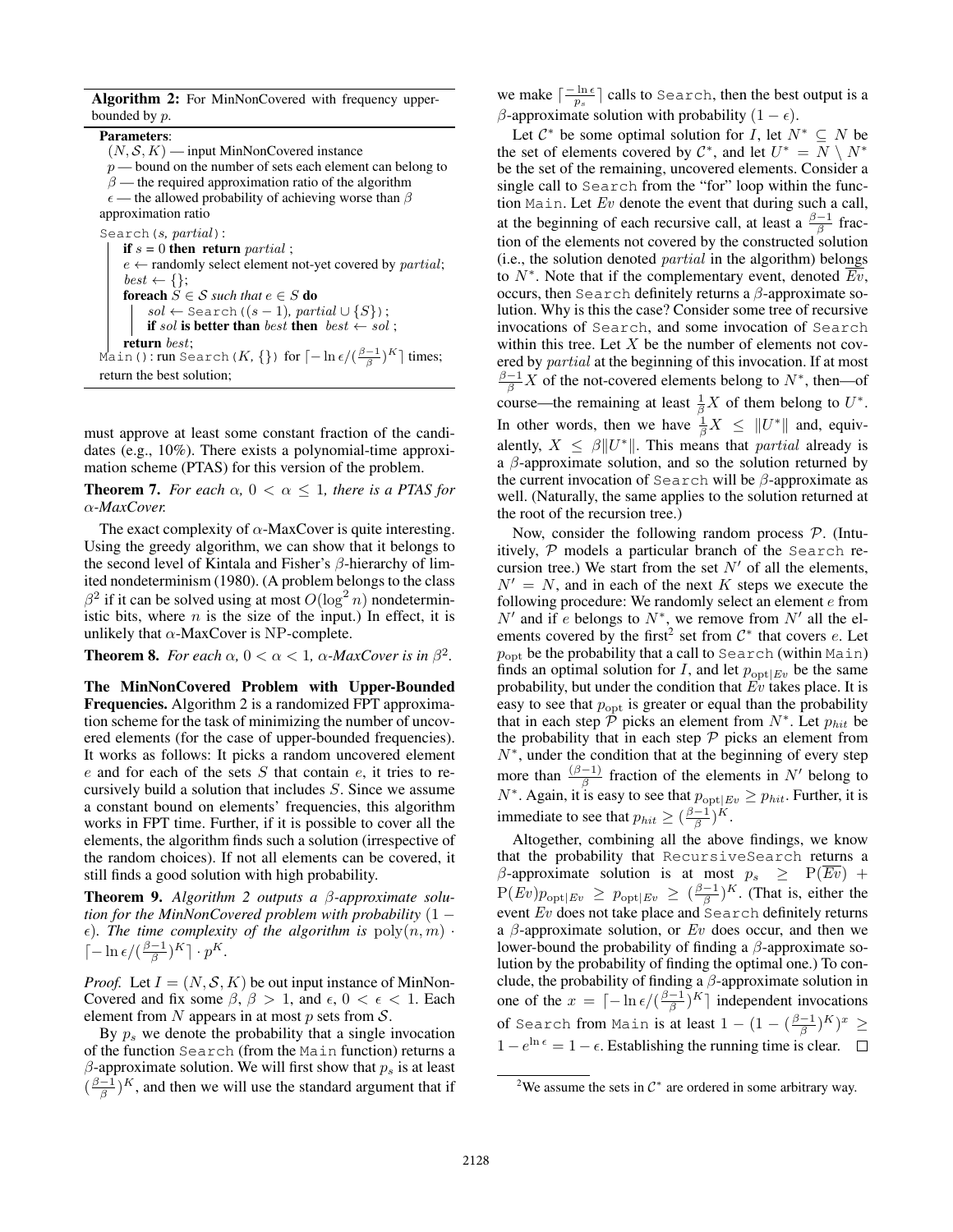| <b>Algorithm 3:</b> For the MaxCover problem.                             |
|---------------------------------------------------------------------------|
| <b>Parameters:</b>                                                        |
| $(N, \mathcal{S}, K)$ — input MaxCover instance                           |
| $X$ — the parameter of the algorithm                                      |
| $C = \{\}, C_{best} = \{\};$                                              |
| <b>foreach</b> $(K - X)$ -element subset C of S <b>do</b>                 |
| for $i \leftarrow (K - X + 1)$ to K do                                    |
| $Cov \leftarrow \{e \in N : \exists_{S \in C} e \in S\};$                 |
| $S_{best} \leftarrow \arg\!\max_{S \in \{S_1, \ldots, S_m\} \setminus C}$ |
| $\{e \in N \setminus Cov : e \in S\}\ ;$                                  |
| $C \leftarrow C \cup \{S_{best}\}\$                                       |
| $C_{best} \leftarrow$ better solution among $C_{best}$ and C;             |
| return $C_{best}$                                                         |

### Algorithms for the Unrestricted Case

So far we have focused on the MaxCover problem where element frequencies were either upper- or lower-bounded. Now we consider the unrestricted variant of the problem. We give an exponential-time approximation scheme that, nonetheless, is not FPT. The main idea, which is similar to that of Cygan et. al (2009) and that of Croce and Paschos (2012), is to solve one part of the problem using a brute-force algorithm and to complete the solution using the greedy approximation algorithm (the greedy algorithm for the case of the MaxCover problem; Ageev and Sviridenko's (1999) algorithm if we focus on MaxVertexCover instance).

**Theorem 10.** *For each MaxCover instance*  $I = (N, S, K)$ *and each integer*  $X$ ,  $0 \leq X \leq K$ , Algorithm 3 computes an  $(1 - \frac{\breve{X}}{K}e^{-1})$ -approximate solution in time  ${m \choose K-X} +$  $poly(K, n, m)$ .

*Proof.* Let  $I = (N, S, K)$  be our input instance and let  $C^*$ ,  $\mathcal{C}^* \subseteq \mathcal{S}$ , be some optimal solution. Let  $\mathcal{C}_X^*$  be a subset of  $(K - X)$ -elements from  $\mathcal{C}^*$  that together cover the greatest number of the elements. The sets from  $\mathcal{C}_X^*$  cover at least a fraction  $\frac{K-X}{K}$  of all the elements covered by  $\mathcal{C}^*$ . Consider the problem of covering  $N \setminus \bigcup_{S \in \mathcal{C}_X^*} S$  with X sets from  $(S \setminus C^*_X)$ . Since  $C^* \setminus C^*_X$  is an optimal solution for this problem and the greedy algorithm has approximation ratio 1 −  $\frac{1}{e}$ , Algorithm 3's approximation ratio is at least  $\left(\frac{K-X}{K} + \frac{X}{K}(1-\frac{1}{e})\right) = \left(1 - \frac{X}{K}e^{-1}\right).$ 

**Corollary 11.** *There exists an*  $(1 - \frac{X}{4K})$ *-approximation algorithm for MaxVertexCover problem running in time*  $\binom{m}{K-X}$  + poly $(K, n, m)$ 

It is interesting to compare our Algorithm 3, in the variant tailored to the MaxVertexCover problem, to a similar algorithm of Croce and Paschos (2012). Let  $A_a$  and  $A_e$  be, respectively, an approximation algorithm and an exact algorithm for MaxVertexCover. For a given value  $X$ , the algorithm of Croce and Paschos (2012) first uses  $A_e$  to find an optimal solution that uses  $K - X$  vertices (out of the  $K$  allowed in the solution) and then solves the remaining part of the problem using  $A_a$ . If  $\beta_a$  is the approximation ratio of  $A_a$ , then this approach gives a  $(\frac{X}{K} + \beta_a(1 - \frac{X}{K})^2)$ approximation algorithm. (Our algorithm is very similar, but we run the approximation algorithm for *every possible*



Figure 1: The comparison of the approximation ratios of Algorithm 3 and the algorithm of Croce and Paschos (2012) for MaxVertexCover.

*choice* of  $K - X$  initial vertices, and not only for those  $K - X$  vertices that cover most edges.)

In Figure 1 we compare the approximation ratios of Algorithm 3 (version from Corollary 11) and of the algorithm of Croce and Paschos. The  $x$ -axis represents the parameter  $\frac{K-X}{K}$ , measuring the fraction of the solution obtained using the exact algorithm (for 0 we use the approximation algorithm alone and for 1 we use the exact algorithm alone). On the y-axis we give approximation ratio of each algorithm. For both algorithms we use the  $\frac{3}{4}$ -approximation algorithm of Ageev and Sviridenko (1999) and the brute-force algorithm, so for each  $X$ , the exponential part of their running times is the same (as far as we know, brute-force search is the fastest polynomial-space exact algorithm for the problem; a faster algorithm, due to Cai (2008), uses exponential space). Under such set-up, Algorithm 3 is superior; trying the approximation algorithm for each initial choice of  $K-X$ vertices creates more opportunities to do well.

### Conclusions and Future Work

We have studied approximation algorithms for Chamberlin– Courant voting rule, for the case of approval utilties. We have phrased our technical results in terms of the Max-Cover problem, but now we take a step back and consider the results from the point of view of multiwinner voting: As long as the elected committee is small (that is, the value K under MaxCover is small) and each voter approves of a small, bounded, number of voters, Chamberlin–Courant rule can be very well approximated (the exponential parts of the running times of our algorithms is low in this setting). If we require that each voter approves of some fraction of the candidates, the standard greedy algorithm becomes a polynomial-time approximation scheme. For the completely unrestricted case, we gave an exponential approximation scheme, in which it is possible to seamlessly exchange the quality of the solution for the running time. Our most interesting open problem is to establish the exact complexity of  $\alpha$ -MaxCover.

Acknowledgements. The authors were supported in part by NCN grant DEC-2012/06/M/ST1/00358.